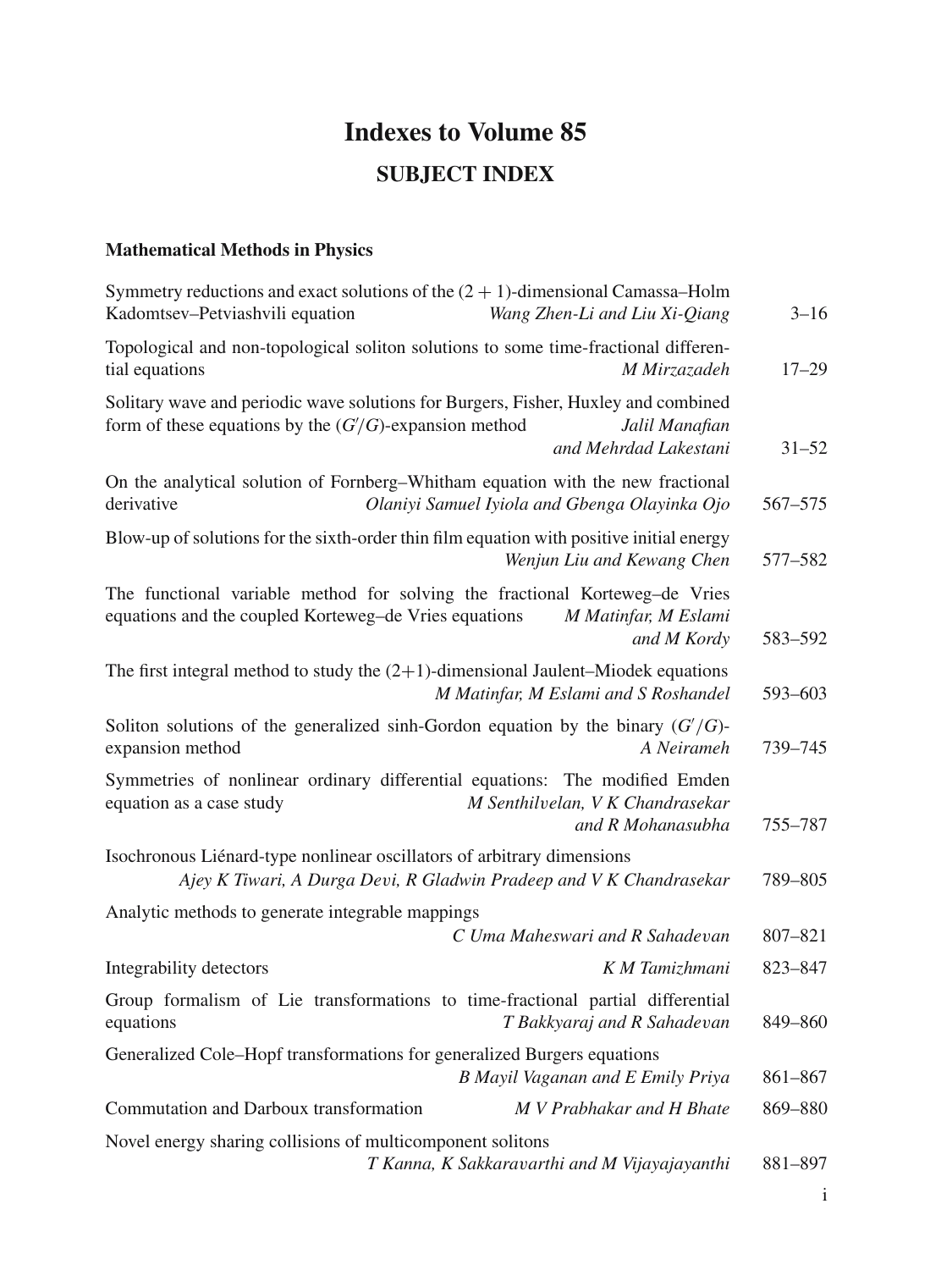| Construction of classical and quantum integrable field models unravelling hidden<br>possibilities<br>Anjan Kundu                                                                                              | 899-913   |
|---------------------------------------------------------------------------------------------------------------------------------------------------------------------------------------------------------------|-----------|
| PT-symmetric dimer of coupled nonlinear oscillators<br>Avinash Khare                                                                                                                                          | 915-928   |
| A Hamiltonian approach to model and analyse networks of nonlinear oscillators:<br>Applications to gyroscopes and energy harvesters<br>Pietro-Luciano Buono,<br>Bernard Chan, Antonio Palacios and Visarath In | 929-945   |
| Impact of current on static and kinetic depinning fields of domain wall in ferromag-<br>R Arun, P Sabareesan and M Daniel<br>netic nanostrip                                                                  | 947-959   |
| Excitations and management of the nonlinear localized gap modes<br>Bishwajyoti Dey                                                                                                                            | 961-974   |
| Some aspects of optical spatial solitons in photorefractive media and their important<br>S Konar and Vyacheslav A Trofimov<br>applications                                                                    | 975-992   |
| Soliton fission and supercontinuum generation in photonic crystal fibre for optical<br>K Porsezian<br>coherence tomography application<br>and R Vasantha Jayakantha Raja                                      | 993-1007  |
| Protocol of networks using energy sharing collisions of bright solitons<br>K Nakamura, T Kanna and K Sakkaravarthi                                                                                            | 1009-1021 |
| Solitons and spin transport in graphene boundary<br>Kumar Abhinav, Vivek M Vyas<br>and Prasanta K Panigrahi                                                                                                   | 1023-1032 |
| Solitons in a hard-core bosonic system: Gross-Pitaevskii type and beyond<br>Radha Balakrishnan and Indubala I Satija                                                                                          | 1033-1055 |
| Rogue wave solutions of the nonlinear Schrödinger equation with variable<br>coefficients<br>Changfu Liu, Yan Yan Li, Meiping Gao,<br>Zeping Wang, Zhengde Dai and Chuanjian Wang                              | 1063-1072 |
| On the discretization of probability density functions and the continuous Rényi<br>Diógenes Campos<br>entropy                                                                                                 | 1073-1087 |

## **Quantum Mechanics, Field Theories, and Special Relativity**

| Exceptional polynomials and SUSY quantum mechanics K V S Shiv Chaitanya,                                                                            |           |
|-----------------------------------------------------------------------------------------------------------------------------------------------------|-----------|
| S Sree Ranjani, Prasanta K Panigrahi,<br>R Radhakrishnan and V Srinivasan                                                                           | $53 - 63$ |
| Spectral intensity distribution of trapped fermions<br>Sudeep Kumar Ghosh                                                                           | 605-616   |
| Dynamical properties of moving atom-atom entanglement and entanglement<br>between two atoms with optical field<br>S Abdel-Khalek and S H A Halawani | 1089-1099 |

## **General Relativity and Gravitation**

|  | A new solution of Einstein's vacuum field equations | Ram Gopal Vishwakarma | 1101–1110 |
|--|-----------------------------------------------------|-----------------------|-----------|
|--|-----------------------------------------------------|-----------------------|-----------|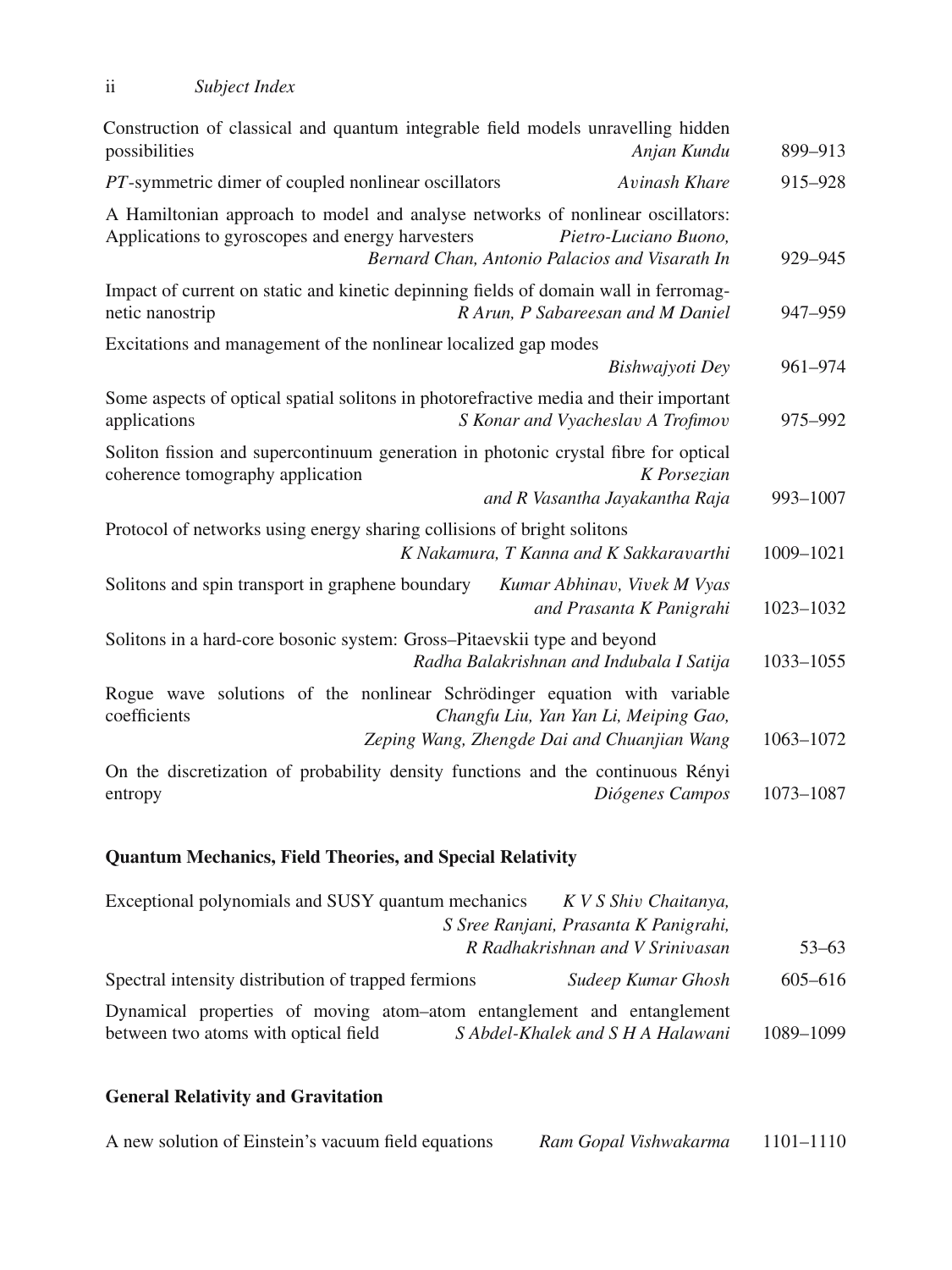| Painlevé analysis and some solutions of variable coefficient Benny equation |                                        |           |
|-----------------------------------------------------------------------------|----------------------------------------|-----------|
|                                                                             | Rajeev Kumar, R K Gupta and S S Bhatia | 1111-1222 |
| Towards a characterization of fields leading to black hole hair             | Narayan Banerjee<br>and Somasri Sen    | 1123-1129 |

#### **Statistical Physics, Thermodynamics and Nonlinear Dynamical Systems**

| Bistable dynamics of an insect-pathogen model                                                                         | Nayana Mukherjee<br>and Swarup Poria           | $65 - 75$  |
|-----------------------------------------------------------------------------------------------------------------------|------------------------------------------------|------------|
| Bose–Einstein condensation in generalized Pöschl–Teller potential                                                     | Sarath R and P C Vinodkumar                    | $77 - 89$  |
| Dynamic behaviours and control of fractional-order memristor-based system                                             | Liping Chen, Yigang He, Xiao Lv                |            |
|                                                                                                                       | and Ranchao Wu                                 | $91 - 104$ |
| An efficient parallel pseudorandom bit generator based on an asymmetric coupled<br>chaotic map lattice                | Renfu Liang, Xue Tan, Hu Zhou and Shihong Wang | 617–627    |
| Frequency-domain criterion for the chaos synchronization of time-delay power<br>systems under linear feedback control | Qian Lin, Xiaofeng Wu and Yun Chen             | 1131-1142  |
| Variable-coefficient nonisospectral Toda lattice hierarchy and its exact solutions                                    | Sheng Zhang and Di Wang                        | 1143-1156  |

#### **Particle Physics**

| Regge-like initial input and evolution of non-singlet structure functions from |         |
|--------------------------------------------------------------------------------|---------|
| DGLAP equation up to next-next-to-leading order at low x and low $Q^2$         |         |
| Nayan Mani Nath, Mrinal Kumar Das and Jayanta Kumar Sarma                      | 629–637 |

#### **Instrumentation and Techniques**

| Physics-based vicinity emulation for enhanced perception in teleoperation |                           |  |
|---------------------------------------------------------------------------|---------------------------|--|
|                                                                           | $J K Mukherjee 1157-1180$ |  |

#### **Nuclear Physics**

| Seventy-five years of nuclear fission                | S S Kapoor      | $191 - 198$ |
|------------------------------------------------------|-----------------|-------------|
| Overview of research by the fission group in Trombay | R K Choudhury   | $199 - 209$ |
| Radiochemical studies on nuclear fission at Trombay  | Asok Goswami    | $211 - 225$ |
| A new prompt heavy-ion-induced fission mode          | W Udo Schröder  | $227 - 238$ |
| Some aspects of fission and quasifission processes   | <b>B</b> B Back | 239-249     |
| Dynamical features of nuclear fission                | Santanu Pal     | $251 - 266$ |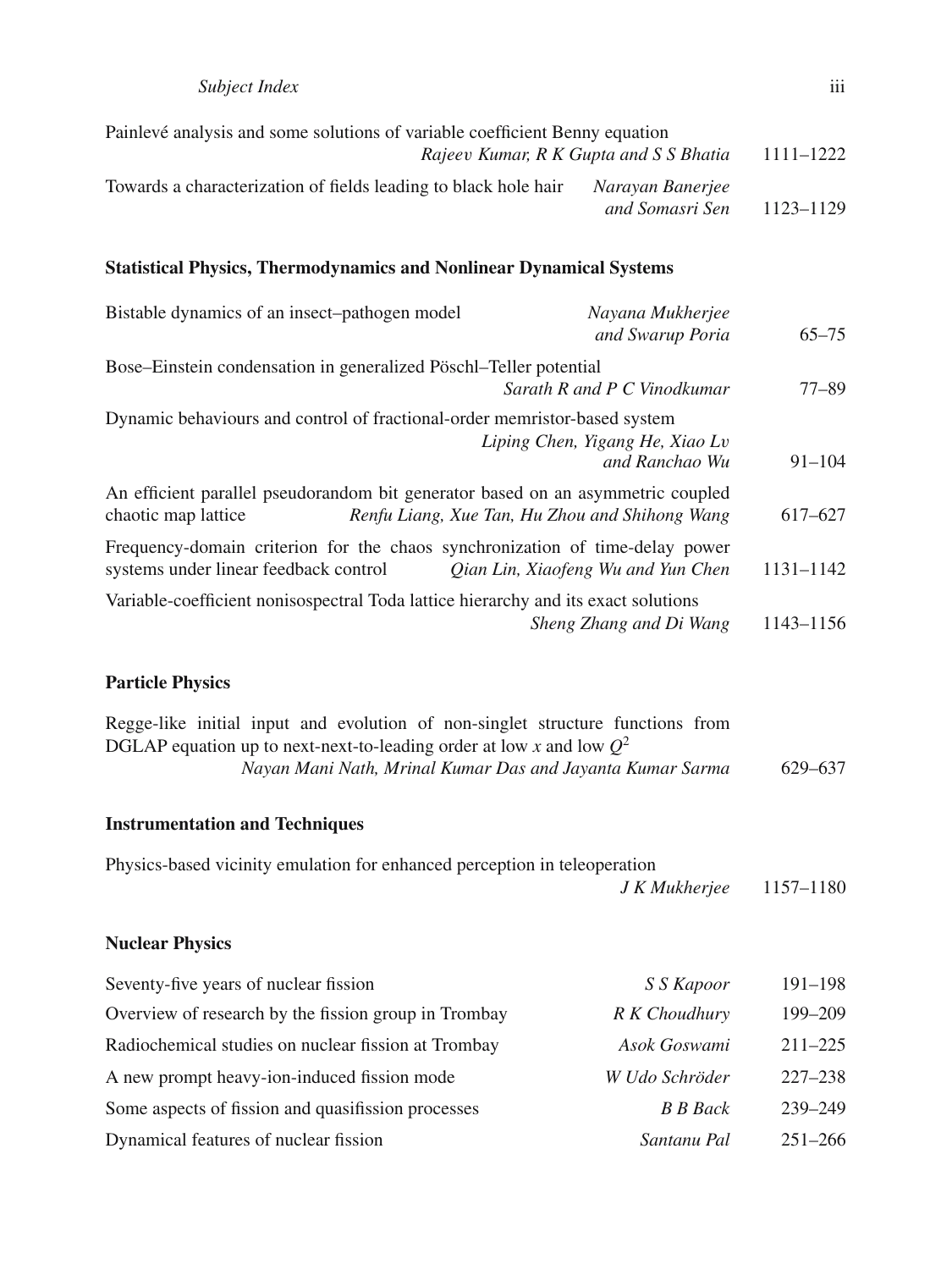| Statistical and dynamical aspects in fission process: The rotational degrees of<br>freedom                  | <b>Bency John</b>                                                                                                                                                                                  | $267 - 280$ |
|-------------------------------------------------------------------------------------------------------------|----------------------------------------------------------------------------------------------------------------------------------------------------------------------------------------------------|-------------|
| Fission barrier heights in the $A \sim 200$ mass region                                                     | K Mahata                                                                                                                                                                                           | 281-289     |
| Fusion–fission dynamics studies using mass distribution as a probe                                          | T K Ghosh,<br>A Chaudhuri, K Banerjee, S Bhattacharya,<br>C Bhattacharya, S Kundu, G Mukherjee,<br>R Pandey, T K Rana, P Roy, T Roy,<br>V Srivastava and P Bhattacharya                            | 291-301     |
| Fission fragment mass and angular distributions: Probes to study non-equilibrium<br>fission                 | R G Thomas                                                                                                                                                                                         | $303 - 313$ |
| Non-compound nucleus fission in actinide and pre-actinide regions                                           | R Tripathi,<br>S Sodaye and K Sudarshan                                                                                                                                                            | 315-322     |
| An overview of the recent results on fission dynamics from the NAND facility                                | <b>B</b> R Behera                                                                                                                                                                                  | 323-333     |
| Fission time-scale from the measurement of pre-scission light particles and $\gamma$ -ray<br>multiplicities | K Ramachandran, A Chatterjee, A Navin,<br>K Mahata, A Shrivastava, V Tripathi,<br>S Kailas, V Nanal, R G Pillay, A Saxena,<br>R G Thomas, D R Chakrabarty, V M Datar,<br>Suresh Kumar and P K Sahu | 335-343     |
| Fission dynamics with systems of intermediate fissility                                                     | E Vardaci, A Di Nitto,<br>P N Nadtochy, A Brondi, G La Rana,<br>R Moro, M Cinausero, G Prete, N Gelli,<br>E M Kozulin, G N Knyazheva and I M Itkis                                                 | 345-355     |
| Fission hindrance and nuclear viscosity                                                                     | Indranil Mazumdar                                                                                                                                                                                  | 357-365     |
| Nuclear shell effect and collinear tripartition of nuclei                                                   | Avazbek K Nasirov,<br>Wolfram von Oertzen and Rustam B Tashkhodjaev                                                                                                                                | 367-378     |
| Fission fragment mass distributions via prompt $\gamma$ -ray spectroscopy                                   | L S Danu, D C Biswas, B K Nayak and R K Choudhury                                                                                                                                                  | 379-384     |
| Spectroscopy of heavy fissionable nuclei                                                                    | S K Tandel                                                                                                                                                                                         | 385-394     |
| Spectroscopy of fission fragments using prompt-delayed coincidence technique                                | R Palit and S Biswas                                                                                                                                                                               | 395-402     |
| <sup>136</sup> Sn and three-body forces                                                                     | M Saha Sarkar and S Sarkar                                                                                                                                                                         | 403-413     |
| Fission approach to cluster radioactivity                                                                   | D N Poenaru and R A Gherghescu                                                                                                                                                                     | 415-421     |
| Ternary fission                                                                                             | M Balasubramaniam, K R Vijayaraghavan and C Karthikraj                                                                                                                                             | 423-430     |
| Cluster decay analysis and related structure effects of fissionable heavy and<br>superheavy nuclei          | Manoj K Sharma and Gurvinder Kaur                                                                                                                                                                  | 431-437     |
| Spontaneous fission of superheavy nuclei                                                                    | R A Gherghescu and D N Poenaru                                                                                                                                                                     | 439-446     |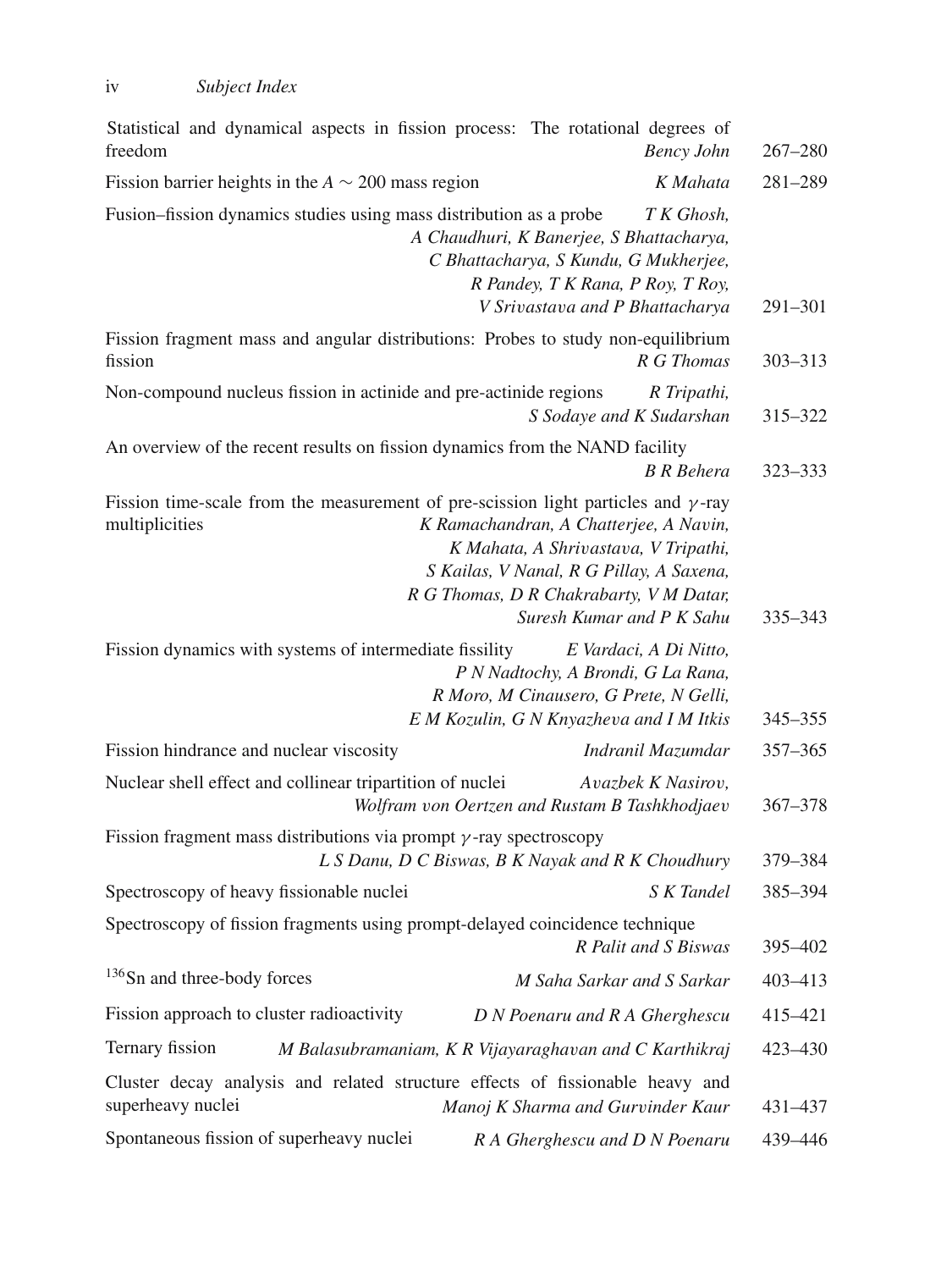| Subject Index |  |
|---------------|--|
|---------------|--|

| Superheavy elements and decay properties                                                                                                  |                                                                                                         | <b>K</b> P Santhosh                                                      | 447-455     |
|-------------------------------------------------------------------------------------------------------------------------------------------|---------------------------------------------------------------------------------------------------------|--------------------------------------------------------------------------|-------------|
| Discoveries of isotopes by fission                                                                                                        |                                                                                                         | M Thoennessen                                                            | 457-466     |
| The EXILL campaign                                                                                                                        | U Köster, P Mutti, J M Régis, G Simpson, T Soldner,<br>O Stezowski, S Leoni, W Urban and A Vancrayenest | G de France, A Blanc, F Drouet, M Jentschel,                             | 467-472     |
| Photofission experiments at the ELI-NP facility                                                                                           |                                                                                                         | Dimiter L Balabanski and the<br><b>ELI-NP</b> Science Team               | 473-481     |
| Detector instrumentation for nuclear fission studies                                                                                      |                                                                                                         | Akhil Jhingan                                                            | 483-495     |
| Nuclear fission as a tool to contrast the contraband of special nuclear material                                                          | Viesti Giuseppe, Cester Davide, Nebbia Giancarlo,<br>Petrucci Stefano, Selmi Simone and Tintori Carlo   | Stevanato Luca, Neri Francesco,                                          | $497 - 504$ |
| ANURIB - Advanced National facility for Unstable and Rare Ion Beams                                                                       |                                                                                                         |                                                                          |             |
|                                                                                                                                           |                                                                                                         | Arup Bandyopadhyay, V Naik, S Dechoudhury,<br>M Mondal and A Chakrabarti | $505 - 515$ |
| Nuclear transmutation strategies for management of long-lived fission products                                                            |                                                                                                         | S Kailas, M Hemalatha and A Saxena                                       | 517-523     |
| Fast reactor programme in India                                                                                                           |                                                                                                         | P Chellapandi, P R Vasudeva Rao<br>and Prabhat Kumar                     | 525-538     |
| Conceptual design of Indian molten salt breeder reactor                                                                                   |                                                                                                         | P K Vijayan, A Basak,<br>I V Dulera, K K Vaze, S Basu and R K Sinha      | 539-554     |
| Summary: 75 years of nuclear fission – present status and perspectives                                                                    |                                                                                                         | S Kailas                                                                 | 555-560     |
| On the role of deformed Coulomb potential in fusion using energy density formalism                                                        |                                                                                                         | Lavneet Kaur and Raj Kumari                                              | 639-651     |
| Oscillations of the fusion cross-sections in the ${}^{16}O+{}^{16}O$ reaction                                                             |                                                                                                         | M V Chushnyakova and I I Gontchar                                        | 653-665     |
| Multiple recycling of fuel in prototype fast breeder reactor in a closed fuel cycle with<br>pressurized heavy-water reactor external feed |                                                                                                         | G Pandikumar, A John Arul,<br>P Puthiyavinayagam and P Chellapandi       | 667-683     |
| An alternative method for the measurement of neutron flux                                                                                 | Prasanna Kumar Mondal and Barun Kumar Chatterjee                                                        | Rupa Sarkar,                                                             | 685-690     |
| Fission anisotropy of $197$ Tl produced in fusion reactions in the framework of the<br>modified statistical model                         |                                                                                                         | Hadi Eslamizadeh                                                         | 1181-1191   |
| Observation and mitigation of ion trapping in Indus-2 Saroj Jena and A D Ghodke                                                           |                                                                                                         |                                                                          | 1193-1205   |
|                                                                                                                                           |                                                                                                         |                                                                          |             |

# **Atomic and Molecular Physics**

| Measurements of egg shell plasma parameters using laser-induced breakdown |  |  |  |                                                      |  |             |
|---------------------------------------------------------------------------|--|--|--|------------------------------------------------------|--|-------------|
| spectroscopy                                                              |  |  |  | Wenfeng Luo, Xiaoxia Zhao, Shuyuan Lv and Haiyan Zhu |  | $105 - 114$ |